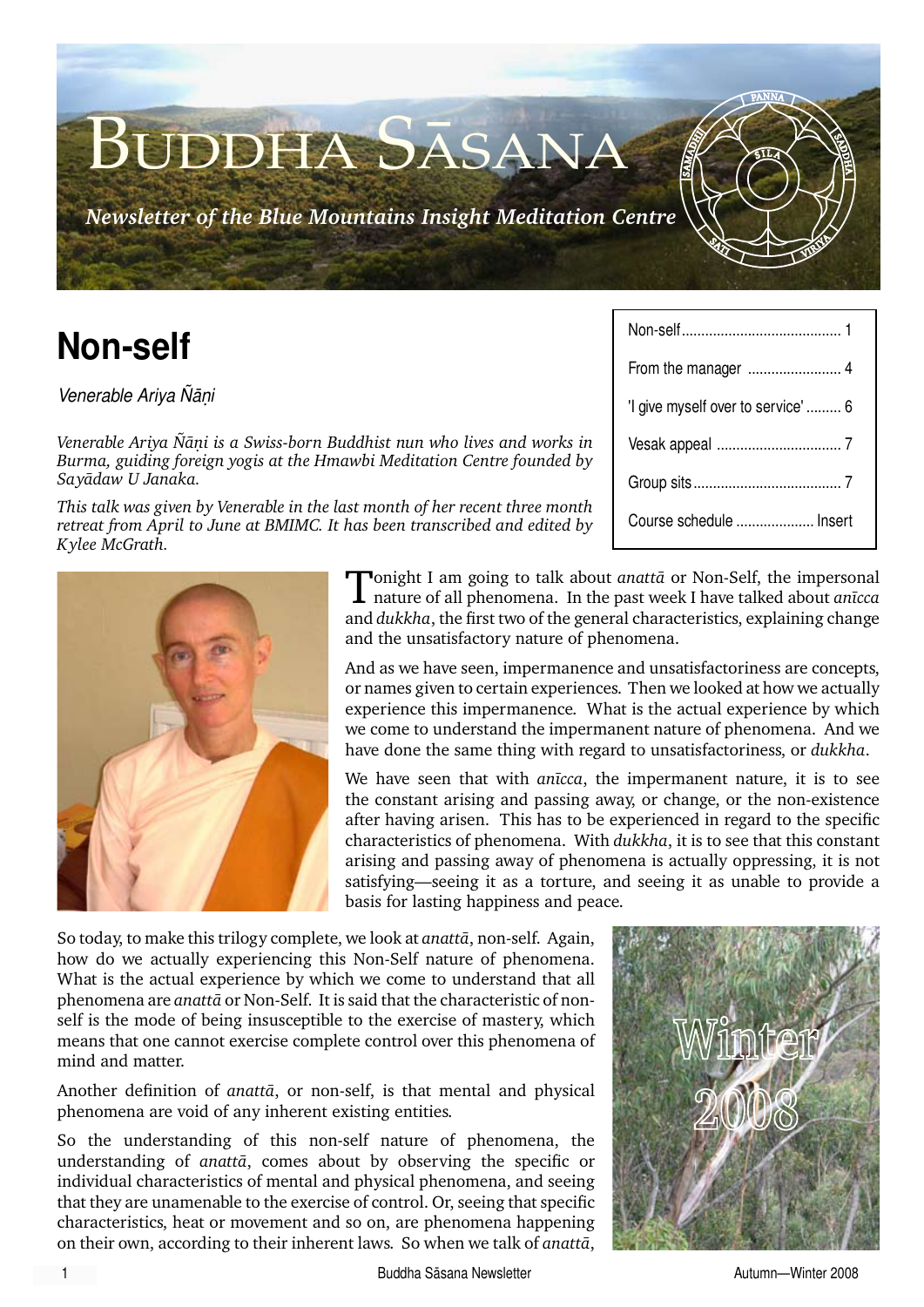this is opposed to *attà*.

What people refer to as *attà* is self or soul in the person, that phenomena are endowed with an inherently existing entity which is called *attà* or self. People think that this self or *attà* is either the master over phenomena, the doer, the self that does things, acts with bodily actions, speaks with verbal actions, or thinks. Or that this *attà* is the feeler, that which feels what is happening in body and mind. Or this *attà* is considered to be the director, the director that has

everything under control, directing according to his or her vision. Or another way to see *attà* is to see it as a controller, that entity which has absolute control over phenomena.

So where can this self be found? The Buddha looked very carefully into his body and mind, in all existing phenomena, and he came to the conclusion that this *attà* or self could not be found in the five aggregates. He could not find this *attà* inside these five aggregates, nor could it be found outside of these aggregates, nor could he find it related to the five aggregates. So he came to understand that this thing called *attà* was merely a

concept or idea of ordinary people who are not yet free from wrong view. The Buddha saw clearly that *attà* was only imposed on these naturally occurring phenomena.

So when we look at these five aggregates, we can investigate and go through each of these aggregates and see if we can find any *attà*. So in regard to form we can have a look at *attà* in relation to the body. One way to do it is in relation to the thirty-two parts of the body, and to ask: Are any of these parts the self?

As you might know these thirty-two parts include hair of the head and hair of the body. So if you look at the hair of the head, do you think your self is in the hair of the head? Often you cut your hair, so it is unlikely that you would consider the hair of the head self.

But then there are other parts in the body we are not so sure about. For example the heart is one of these 32 parts. So is the heart our self, or is

the heart the seat of ourself? Maybe here it is not so clear. People might think yes, the heart is really my core that is where the Me resides. But the Buddha clearly saw that even the heart is not the self or not the seat where the self resides.

The same can be done for feelings; there are three

kinds of feelings, pleasant feelings, neutral feelings, unpleasant feelings. Which one of the feelings do you consider part of our self? The unpleasant feelings? Most likely not. The pleasing feelings? That would be nice.

If the self was in the feelings, why would the self allow unpleasant feelings to arise? You must remember that the self is something over which we have control. If the self had any control, very quickly one would use this control to abandon unpleasant feelings. As we

know from our experience we don't have this control.

The Buddha came to the conclusion that all these aggregates are *anattà* or non-self. If there is a self it would mean that there is control over these aggregates. There is no such a thing as control over these aggregates. If there is control, then at our will we could create any feeling or emotion we wanted. If we had unpleasant feelings, we could immediately make them go away. But very obviously we don't have control.

When we observe what is happening in the body and mind, we see that whatever arises happens on its own

accord, according to causes and conditions. In this way, we cannot find any *attà* that exercises control over these phenomena.

In our meditation practice we can experience this in different ways. For example in walking meditation, when you observe the movement of the feet, we can note the intentions that precede these movement. So then with good mindfulness and deep concentration, it becomes very obvious that it is the intention that causes the movement to happen. So the intention

> to lift makes the foot lift, the intention to push the foot forward, causes this forward movement. The intention to drop the foot, then causes the foot to be dropped.

> Observing these processes in this way, meditators can feel as if it is walking by itself. There is no more person, no more Me, I, that is walking, but sometimes it feels like 'being walked'. Sometimes meditators relate

that it feels like a robot, that it is not them anymore, but somehow just a natural process happening by itself. Sometimes meditators feel like a marionette, like something or somebody is pulling invisible strings. It is like a string attached to the foot, then oops! the foot is lifted, there is an intention to push the foot,



*It is said that the characteristic of non-self is the mode of being insusceptible to the exercise of mastery, which means that one cannot exercise complete control over this phenomena of mind and matter.*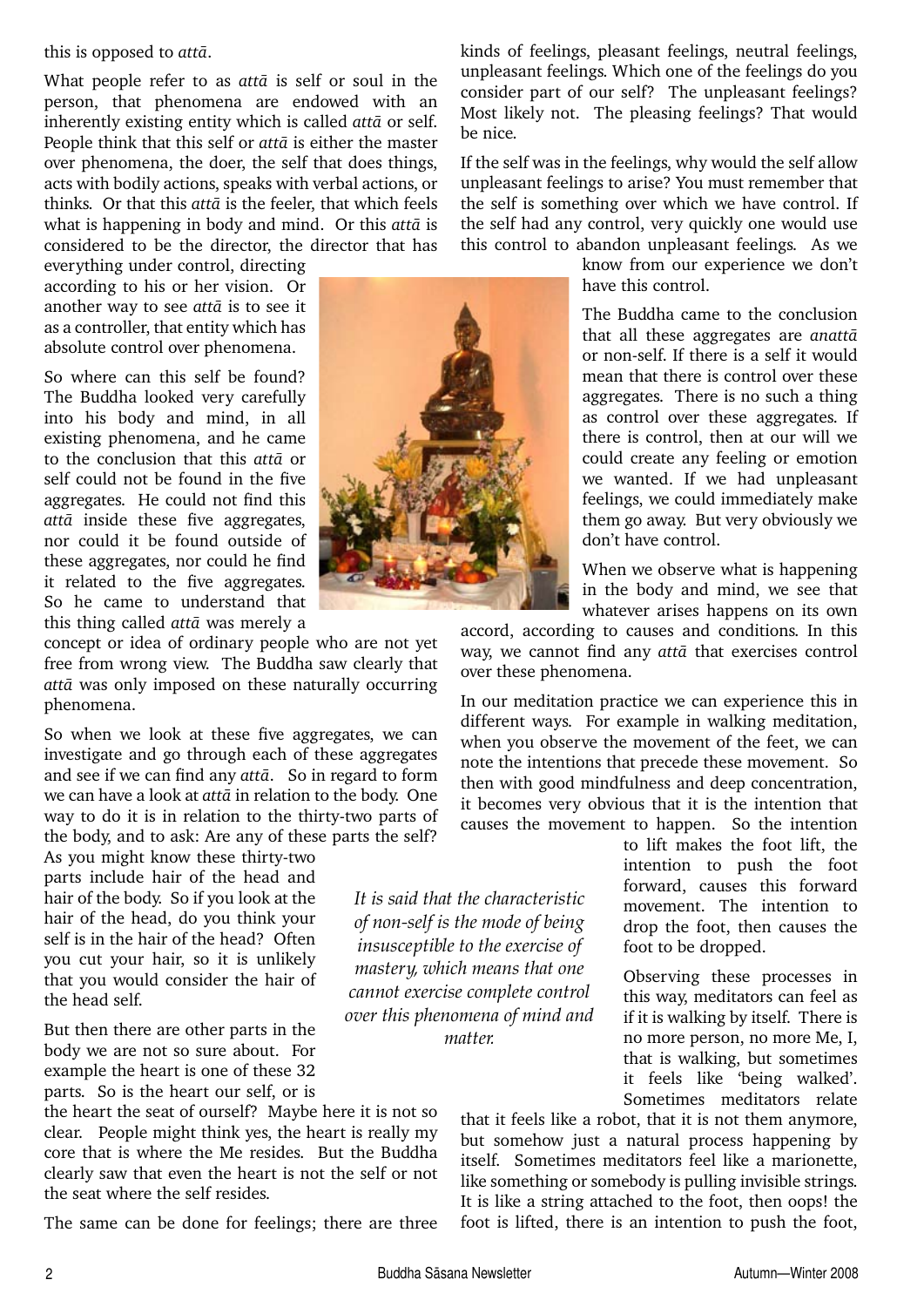and oops! the foot is pushed forward. So in this way the meditator experiences this as an impersonal process, so there is no longer them who is walking, but walking is happening on its own. It becomes very obvious that intentions just cause the movements to happen. This is seen and understood as natural processes happening on their own accord.

Another experience can happen in sitting meditation when mindfulness on any given object becomes sharp and penetrating, and is quite concentrated. Then all

the mind knows is some sensations of tingling, arising and passing away one after the other, and by that time the meditator loses the form of the body, and there is no more notion of somebody sitting there, but it seems like the tingling sensations are just happening in space. Just tingling sensations coming up and going one after the other, and there is just the mind that is aware of that. So it feels like some sort of empty feeling, like the body is hollow. Because the body is often identified, as the self, or the seat of the self, so having no more notion of a body, then this identification of the self being in the

body just falls away. So in this way anatta or non self can be experienced.

Or yet another way to experience it is in awareness of daily activities. Lets say when someone has made a cup of tea, and is carrying this cup of tea to the table, and being very focused on holding this cup of tea, not wanting to spill the hot tea, the focus is just on that, and as one is walking towards the table, as the focus is completely on the cup, perhaps on the sensations of heat, then it seams like this cup of tea is moving or

going by itself to the table. The notion of Me, I am walking, is completely lost. There is nobody walking to the table, it is just a cup of tea moving. It becomes a very impersonal process.

Sometimes it is explained as emptiness (the Pali word is *suññatā*). It is not empty in the ordinary sense as we understand it, such as an empty cup, or empty glass, as when all the water is poured out of a glass there is nothing remaining.

People get the notion that emptiness means nothing. But emptiness refers to being empty of an inherent existing entity, void of self, void of an ego, or Me.

As we have seen before, the understanding of *anãcca* (impermanence), leads to the understanding of unsatisfactoriness (*dukkha*), because things are changing all the time, because things are arising and passing away, so this constant arising and disappearing of phenomena is unsatisfactory, and cannot be the basis for lasting happiness. From the understanding of *anãcca*, one can come to the understanding of *dukkha*. What is impermanent or unsatisfactory, how can this be *attà* or Self?

May all of you be able to realize *anattà*, and understand that the body and mind are just natural processes happening on their own accord, according to their

> causes and conditions. May all of you swiftly become fully liberated and realise *Nibbàna*.

#### **Resident staff wanted**

BMIMC needs resident staff. We are looking for experienced meditators with a strong commitment to dhamma service, an ability to relate to people from diverse backgrounds, familiarity with computers and common office software and strong communication skills. Additional skills may be required in small office administration, including book-keeping; cooking and house-keeping; building, and gardening and grounds

maintenance.

The positions are live-in. Applicants will be working and living in a small meditation community of two or three people, supported by the Centreís management committee and a network of local volunteers. Staff receive a small stipend (if they can legally work in Australia) in addition to full board and accommodation, and a contribution towards car use if they

are able to provide their own vehicle. They are also entitled to sit one nine-day retreat gratis every six months.

To discuss these positions at BMIMC, please ring Tara (02 4788 1024) or email bmimc@eftel.net.au, or Graham (02 9638 5805).

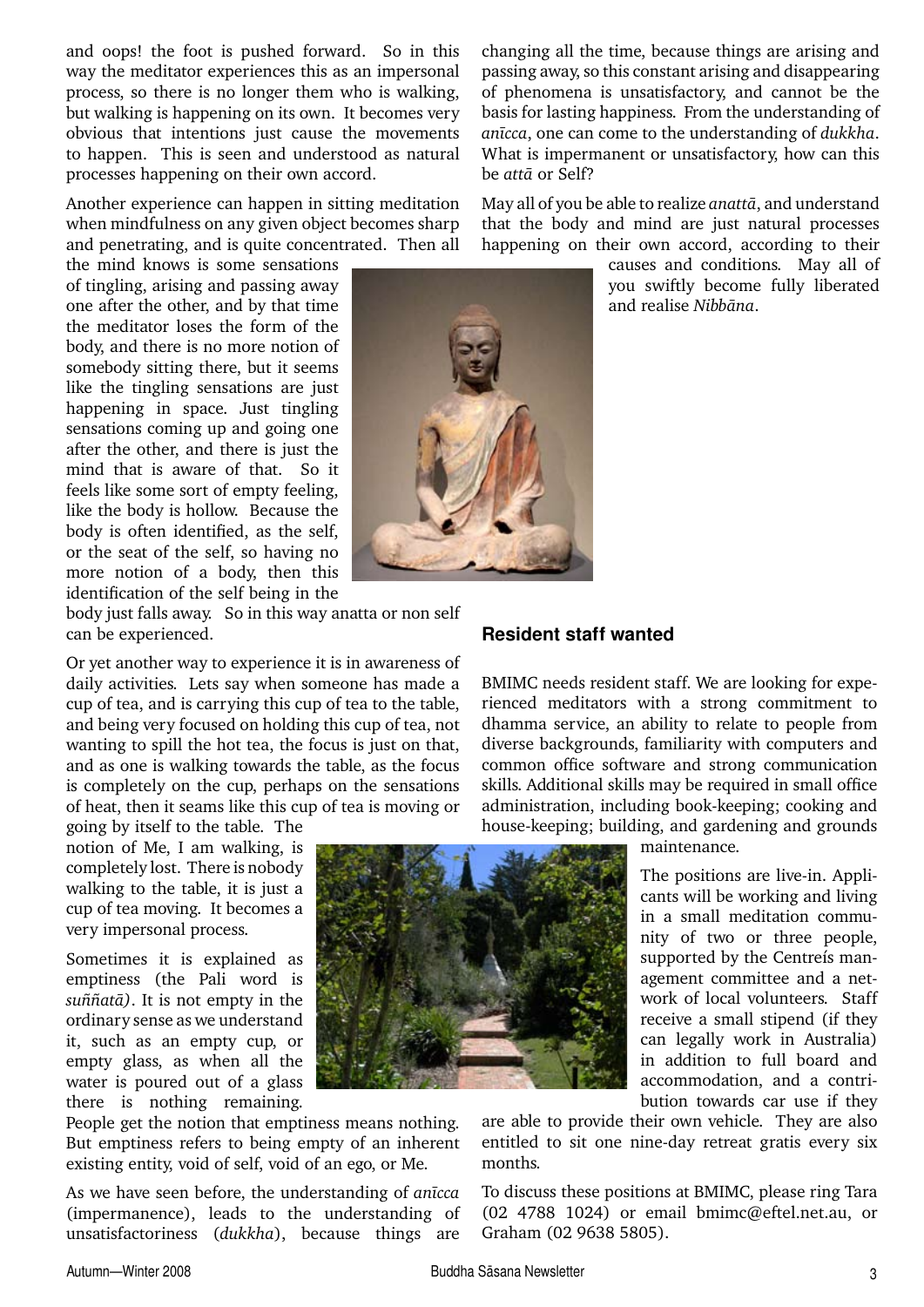### **From the manager**

*Tara MacLachlan*

I want to welcome both new and ongoing recipients of our newsletter. I hope that you enjoy our feature article, an excerpt of a talk given by the Venerable Ariya Ñāni during her three month retreat here from April to June.

This was the first time we had conducted a three month retreat at BMIMC and I began to feel a bit of apprehension as it got closer to the starting date. So, Pixy and I spent some time discussing how we should proceed and established some guidelines with the hope that this would make everything run smoothly. This did help to calm the nerves and seemed to be reasonably effective. Of course there were a few hiccups,

including no hot water or central heating in the main house for a few days. But we had such incredible support from Venerable Ariya Nani and a fantastic group of volunteers so that nothing proved too difficult.

I'm very grateful for this support and heartened that so many people thought to offer their time and energy to the centre - many thanks to you all. I'm not sure if I can remember everyone, (so apologies in

advance to those of you I don't name personally) but the volunteers included Beth Steff, Tara McLelland, Leela Meehan, Robert and Lianna Wiles, Daw Khin Pyone, Thida Swe, Aye Aye Kyaw and friend, Geoff Bickley, Marcus Allas, Robyn and James Howell, Di Evans, Brenda and Alfred Myat,

Theresa Berg and friend, Khin Khin May, Roger Myint, Chris and Jan McCarthy, Gabrielle Cusack, Liz Oski, Sandhya and Chandini Jayawardhana, Linda Pheeley, Akino Curran, Barbara Makgill, Gayle Stanaway and Kylee McGrath, who gave such amazing service (and made fantastic meals) as volunteer cook for the whole three months. (Kylee has an article about her time on the retreat in this edition).

All up 38 yogis attended  $-7$  full timers with the rest sitting various lengths of time from 5 days to 8 weeks. Although it was a lot of work, I felt very fortunate to be able to provide this opportunity for so many yogis.

Also, it was a pleasure and privilege to support Venerable Ariya Nani as well as two nuns who came to meditate. Ven. Bodhicitta, a Sri Lankan nun based in



Dandenong in Melbourne was here for the full three months and Ven. Adhimutta from Santi monastery in Bundanoon came for the month of June. I hope to keep in contact with both these Australian-based nuns as well as develop relationships with other Dhamma centres and Sangha. I think it is important and ben-

> eficial to build these connections and I would like to visit other centres to share BMIMC's resources and experience and learn from others.

> Also, during the three month retreat, we were very happy to have Ven. Kovida and another monk from the Australian Buddhist Vihara in Katoomba attending several Dhamma talks, as well as a number of other local Blue Mountains residents. The centre

does provide this opportunity for anyone visiting or living in the Mountains to join in a retreat for talks or practice sessions with the yogis. (We do also have a group sit on Monday night between 7 and 8pm when there is not a retreat in progress, although with the constant schedule of retreats it is difficult to build up

a regular group sit routine.)

It is very inspiring to meditate with a group of yogis who undertaking a retreat or listen to a Dhamma talk given by one of our visiting teachers. There were times when I was in the meditation hall for the early morning sit or the evening talk that I would just take a moment to look around. Venerable Ariya Nani was seated up the front, two women in robes were meditating or listening attentively to a

Dhamma talk. A few times two monks were seated up the front listening respectfully, there was the group of dedicated lay yogis and visitors would be crowded into the few gaps left in the hall and I would feel so



*It would further benefit BMIMC to run [three month] retreats again. However, it would be crucial to have a strong core team of staff, maybe on and off site, to be committed to support such a retreat for the whole time, from the planning stages to the last day, who could then be supported by other volunteers working for various periods of time.*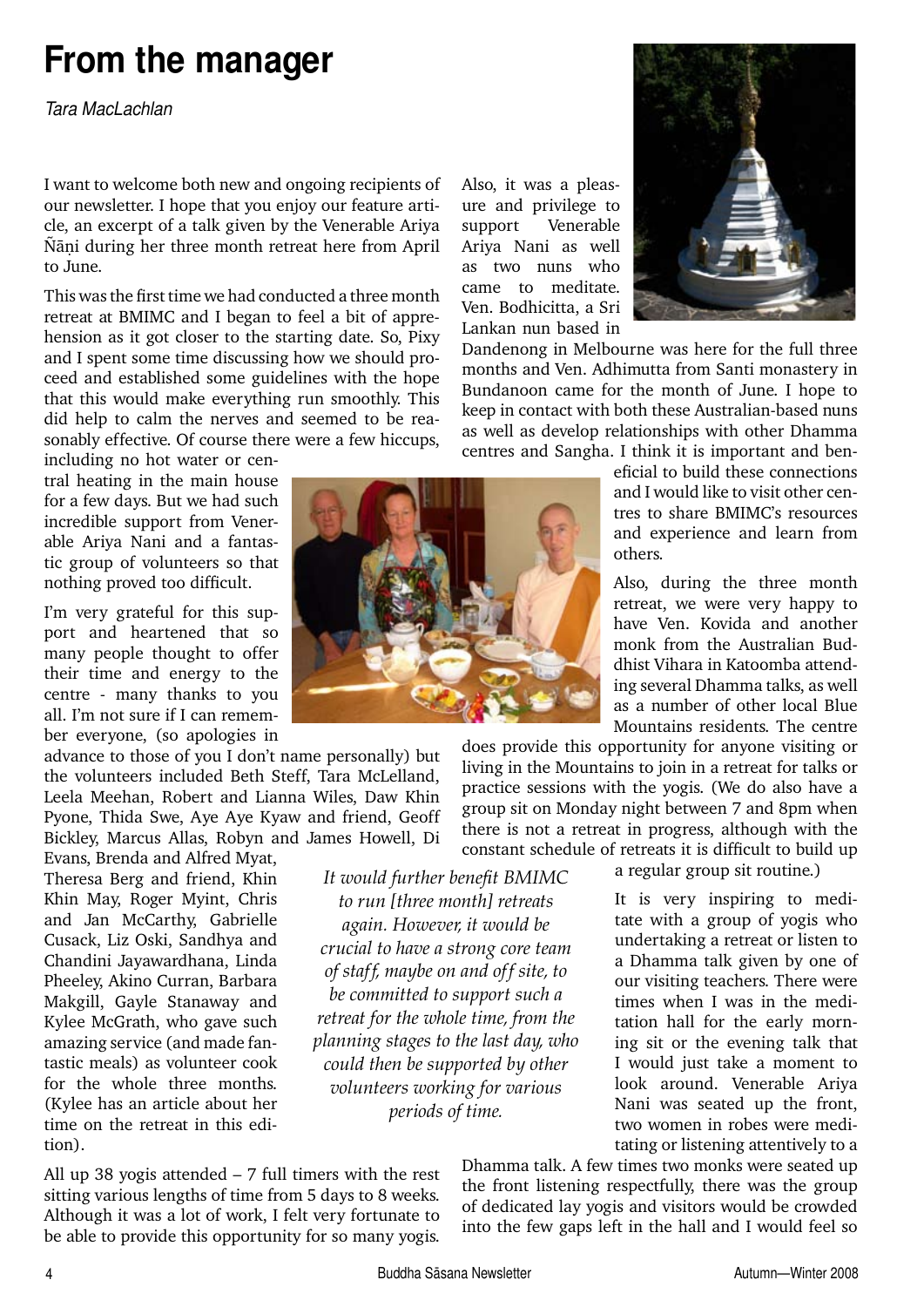#### uplifted to be a part of it all.

A number of people have inquired if there will be other retreats of this length at BMIMC. Personally I think this retreat was great for the centre, building on the already solid Dhamma life here, and that it would further benefit BMIMC to run retreats of this length again. However, it would be crucial to have a strong core team of staff, maybe on and off site, to be com-

mitted to support such a retreat for the whole time, from the planning stages to the last day, who could then be supported by other volunteers working for various periods of time. It does need a lot of work to organize and run a long retreat. So if you think it's worthwhile and are interested in helping on a longer retreat please let me know.

Prior to this three month retreat we had Graham Wheeler and

Danny Taylor's weekends. These teachers, both on the BMIMC committee, have become regulars on the retreat schedule. Their weekends are very popular and are always booked well in advance. Then over Easter, Venerable U Vamsarakkhita taught at the centre for the first time. I really enjoyed meeting and getting to know him (one of the perks of being on staff) and he was very well received by the yogis. Ven. U Vamsa, a Canadian by birth spent a number of years in Burma but has now moved to the USA to establish a new meditation centre. We did discuss the possibility of his return to BMIMC but with his commitments I'm not sure when this will be possible. He did recently return to Australia for a short visit to attend a Buddhist Conference in Sydney.

#### Though many of the forthcoming retreats are already fully booked, ask to be placed on a waiting list since places often become available nearer the date. Places

are still available on Steven Smith's October retreat, Sayadaw U Lakkhana's November retreats, Lesley Lebkowicz's November weekend and Patrick Kearney's month in January. Also we have recently confirmed dates for the first two weekends in 2009 so be quick to book if you want to attend.

Pixy and Kylee remain here on staff for only the next few weeks, since both will leave in

early August. I want to offer my heartfelt thanks and wish them much happiness for the future. I have only known Kylee for a few months but quickly came to appreciate her fine qualities and the practical skills she has generously offered. I am sorry to see her go



and hope she will return again sometime. My daughter Pixy has been here now for almost two years and she is now ready to move on. Over that time we have been supporting each other both as resident staff members and on a personal level. Pixy has become an extremely adept worker, confidently dealing with all aspects of the centre's activities. I really have come to rely on her support and sensible advice, and there is no doubt I will miss her very much. It will be very

> different being here on my own. Fortunately, several people have kindly offered some of their time, either to provide some back up in the office or around the centre in general.

> As a result of these staff changes, we are again looking for people interested in a resident staff position. There have been some inquiries from our publicity, which perhaps may lead to a

new person living on site. Further information can be found on our website (and see details below).

In general I welcome any offer of help, either during retreats or over the quieter times, and you can always drop in for a sit or a cuppa (maybe best to give a quick ring, especially if you're coming from a distance). Also, don't forget the Dhamma service weekend in late September. If you have any suggestions or ideas about projects that you would like to work on please let me know. I look forward to seeing you here at BMIMC for all or part of this weekend, or at any other time over the coming months.

With metta Tara

### **Pixy's farewell dinner**

On Monday 4th August Pixy said goodbye to friends

and associates of the centre by cooking dinner for twenty or so regulars and not so regulars at the Monday night sit.

Cooking has been one of Pixy's many areas of competence as assistant manager, so those present enjoyed a sumptuous vegetable curry, two kinds of rice, banana sambal and filo spinach pie followed by strudel and cream and good conversation.

Thanks to Pixy for her generous parting gesture and we wish her well in her new life in Melbourne, though of course we expect to see her occasionally visiting the centre. May she have a happy and fulfilling time there in years to come.

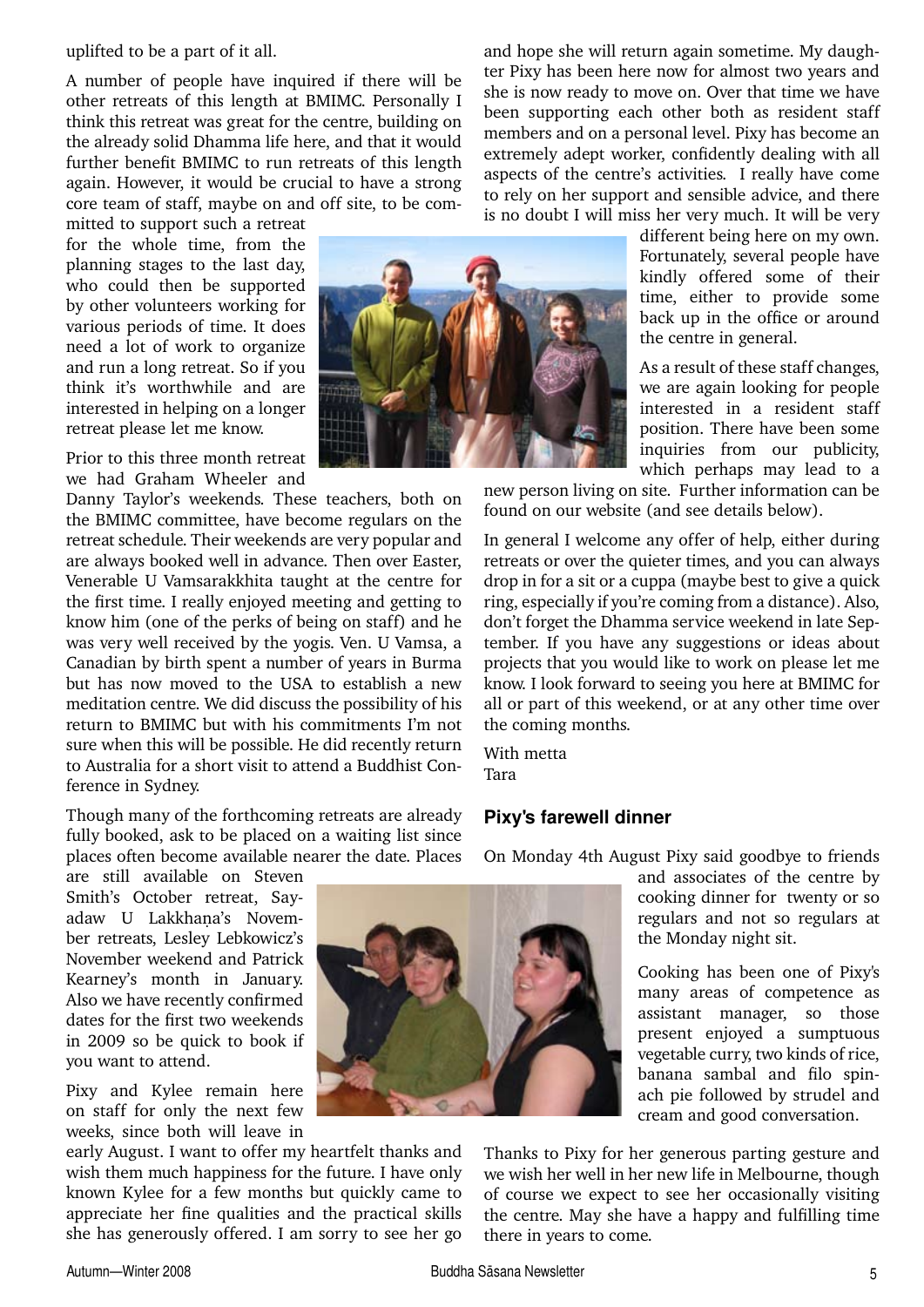## **'I give myself over for service'**

*Kylee McGrath, staff member and cook for the three month retreat*

A bout eighteen months ago when taking a dance<br>workshop with a wise elder, we were invited individually to bring forth an authentic expression, from deep within. Spontaneously I brought my hands together into prayer, and then bowed down in full prostration, voicing from my heart 'I give myself over for service'. I lay there outstretched, silenced, and emptied of myself for an extended moment.

What transpired after that was extensive inner and outer journeying, working in different communities ranging from waitress at a Zen Buddhist Retreat Centre in US, to co-ordinating a peace project in Italy. Reflecting back upon that genuine moment of going into the depth of my heart's desire, I knew there was a mysterious response to my call to surrender myself.

At the beginning of March I was back in Australia sitting with my closest meditation friend, and to my surprise he recalled that moment of authentic expression in the dance workshop—it had touched him deeply. He also questioned for himself whether the heart needed to be fully open in each moment of life for full awakening. I had no words I merely sat with him lovingly and smiled compassionately.

Facing the culture shock of returning from India, I felt called to be in a meditation community. I was somehow guided to the Blue Mountains and found myself signing up for three months of cooking at BMIMC.

Before arriving I set a few clear intentions for the three months. One intention was 'to know what it is to serve'. During the retreat there were challenges each day my intention was to integrate mindfulness in daily action, and to be of service. It was a good intention, but there were many mirrors to reflect back to me my attachments and aversions. One moment I remember clearly, it was nearing 11am, the busy time just before serving the meal. Several generous hearted Burmese women came into the kitchen with a Dana offering, and keen to chat. Straight away I wanted to direct them out of the kitchen so I could maintain control, but they didn't respond to my gentle words and gestures. Aware of the time constraints I became a little more determined, and perhaps I was physically marching them out of the kitchen, and within the continued conversation one woman, standing right in front of me, asked with genuine interest 'Are you here doing meditation also? and in that moment I was pierced so deeply with a reminder that every act, and every thought, every moment is the meditation of mindfulness and loving kindness. There in the midst of the kitchen chaos I was trying to control, was a beautifully disguised gift of mindfulness.

Working with different people in the kitchen, presented its own challenges. In my growing mindfulness, there were



times of seeing clearly my imperfections, and there were also moments where I was torn apart on the inside, knowing that on subtle levels I had judgemental thoughts, controlling actions, or had not been considerate or kind in some way. Amidst the deeply penetrating mindfulness, there was a renunciation happening within, and I could recognise some of my desires and aversions were being washed away. I discovered more selflessness, I let go of expectations, I found more balance, and I began to cultivate integrity, compassion and wisdom.

The privileges of cooking for a three month retreat were momentous. I was honoured to be able to offer Venerable Ariya Nana food for three months, and towards the end of the retreat it became more and more an honour, as my love for her grew. Initially I was nervous about offering her food, and it probably took a couple of weeks before the crockery shaking on the trays began to settle.

As I became further immersed in the retreat, the cooking became more and more a pure labour of love. Sometimes a yogi would generously donate the meal (pay for it), and it was my responsibility to cook their offering, a responsibility which penetrated my heart. It needed extra care and attention, especially the Japanese egg rolls which were done for one yogi who still remains unknown to me.

Towards the end of the retreat there were moments where I was a little worried about my cooking, as it seemed that some of the yogis were fading away, with clothes hanging from their slight frames. I really valued the third month, the meditators were deeper into their practice, so I felt absorbed in a bubble of penetrating energy whenever I landed on my meditation cushion, and from this I experienced a great difference in the level of mindfulness that I could bring into my daily activities.

I began to wonder who was benefiting more, the yogis or myself, and I still wonder this. May all beings experience loving kindness coming from their own hearts, and may they become fully liberated.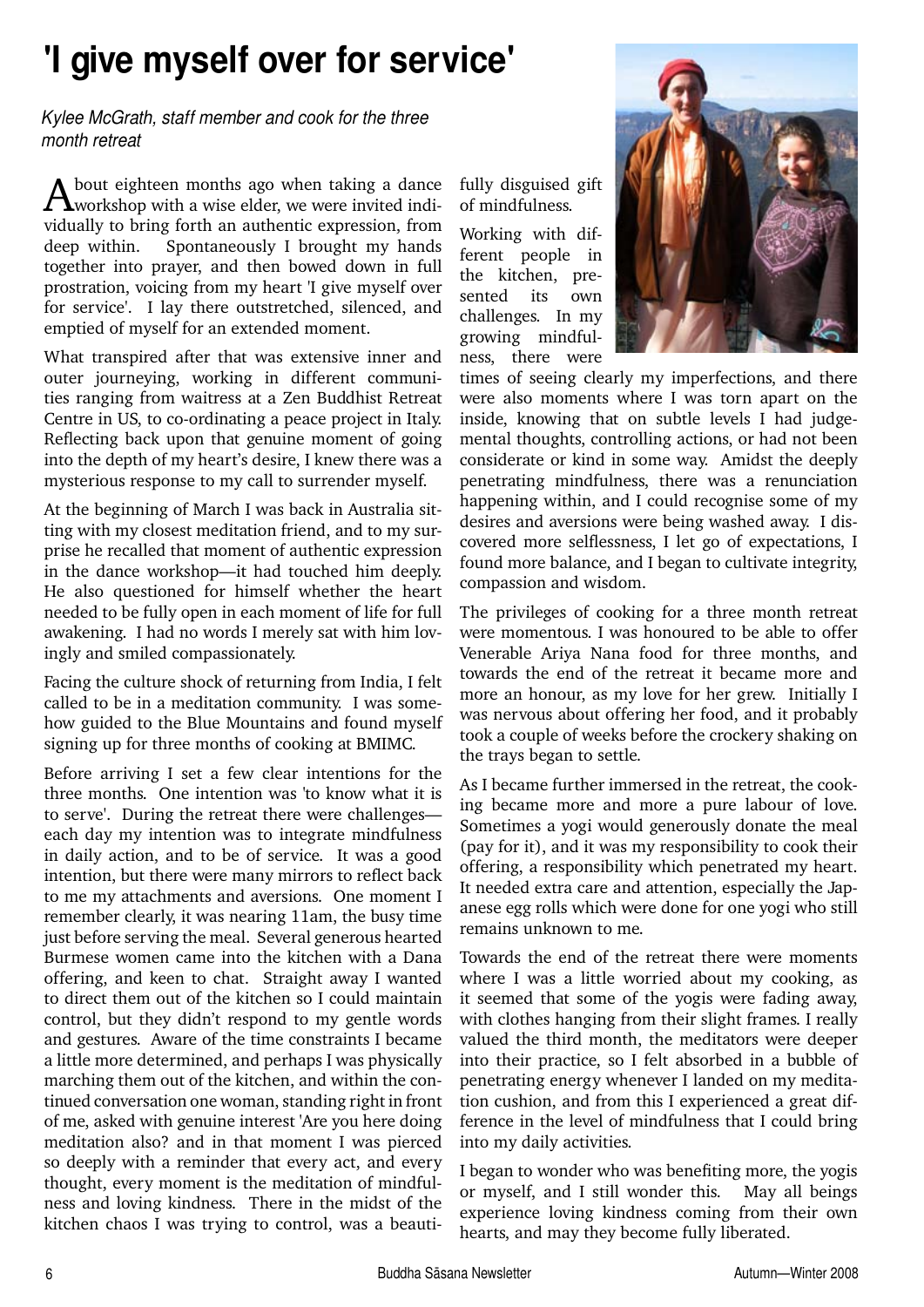# **Fundraising news**

*John McIntyre Management Committee member*

nce again this May we held our annual Vesak building appeal. Vesak, marking the Buddha's birth, enlightenment and passing away, is an occasion to reflect upon the development of our meditation centre and to appreciate the continuing generosity of staff and supporters that is the foundation for everything the Centre achieves.

The appeal recognised that we have nearly completed the pathways project. There is new paving from the back verandah to the meditation hall, upgraded main steps and new retaining walls. Thanks to the generosity of one family, we now have bollard lighting and new handrails.

Later this year we plan further improvements, including a new path uphill from the carpark to the yogi accommodation. The small caravan will be removed and further landscaping carried out in this area. This will draw heavily on our reserves in the Building Fund.

We will need to strengthen our reserves for further building developments, now that Sydney Water has extended the sewer to Medlow Bath. In 2008, the management committee is considering how we might approach the next stage, and seeking professional advice to this end.

This year's Vesak appeal came in the aftermath of the Burmese cyclone disaster affecting millions of people in the Irrawaday Delta. Many supporters will have

### **Sydney and Canberra Group Sits**

In Sydney each week there is a group meditation<br>Isponsored by the Centre. Three teachers from the **T**n Sydney each week there is a group meditation Centre (Graham Wheeler, Danny Taylor, Michael Dash) take it in turns to lead the group and will give instructions on the practice if needed.

The meditation group meets at the Life & Balance Centre, 132 St John's Road, Glebe from 7 – 9 pm each Friday evening (except long weekends).

Entry is via the side gate, not at the main entrance to the building. There is no charge for attending but donations are most welcome. The format is thirty minutes sitting, thirty minutes walking, thirty minutes sitting then usually a talk or some discussion. The session is primarily one for people who have attended a retreat at BMIMC but is open to anyone who is interested in meditation.





responded to appeals from aid, and the Centre itself gave \$2000 through two Australian organisations. Venerable Ariya Nani was able to make the centre as a collection point for donations from yogis all over the world.

If you haven't yet considered contributing to this year's Appeal it is not too late to do so. Donations are tax deductible and a special receipt will be issued. If you wish to discuss a donation, please contact the manager on 02 4788 1024.

The Canberra Insight Meditation Group meets from 6.30 p.m. till 8.30 p.m. on Sunday evenings at the Sakyamuni Buddhist Centre, 32 Archibald Street, Lyneham.

The evening begins with thirty minutes loving kindness practice, followed by thirty minutes walking meditation and another thirty minutes of sitting meditation. The last half hour is taken up with questions and answers or a five minute dhamma talk and discussion.

The group is led by Lesley Lebkowicz (formerly Lesley Fowler). Contact Lesley on lesleyf@netspeed.com.au or just turn up. Bring your own cushions or bench. The teaching is offered free of charge but donations to the temple which hosts our practice are encouraged.